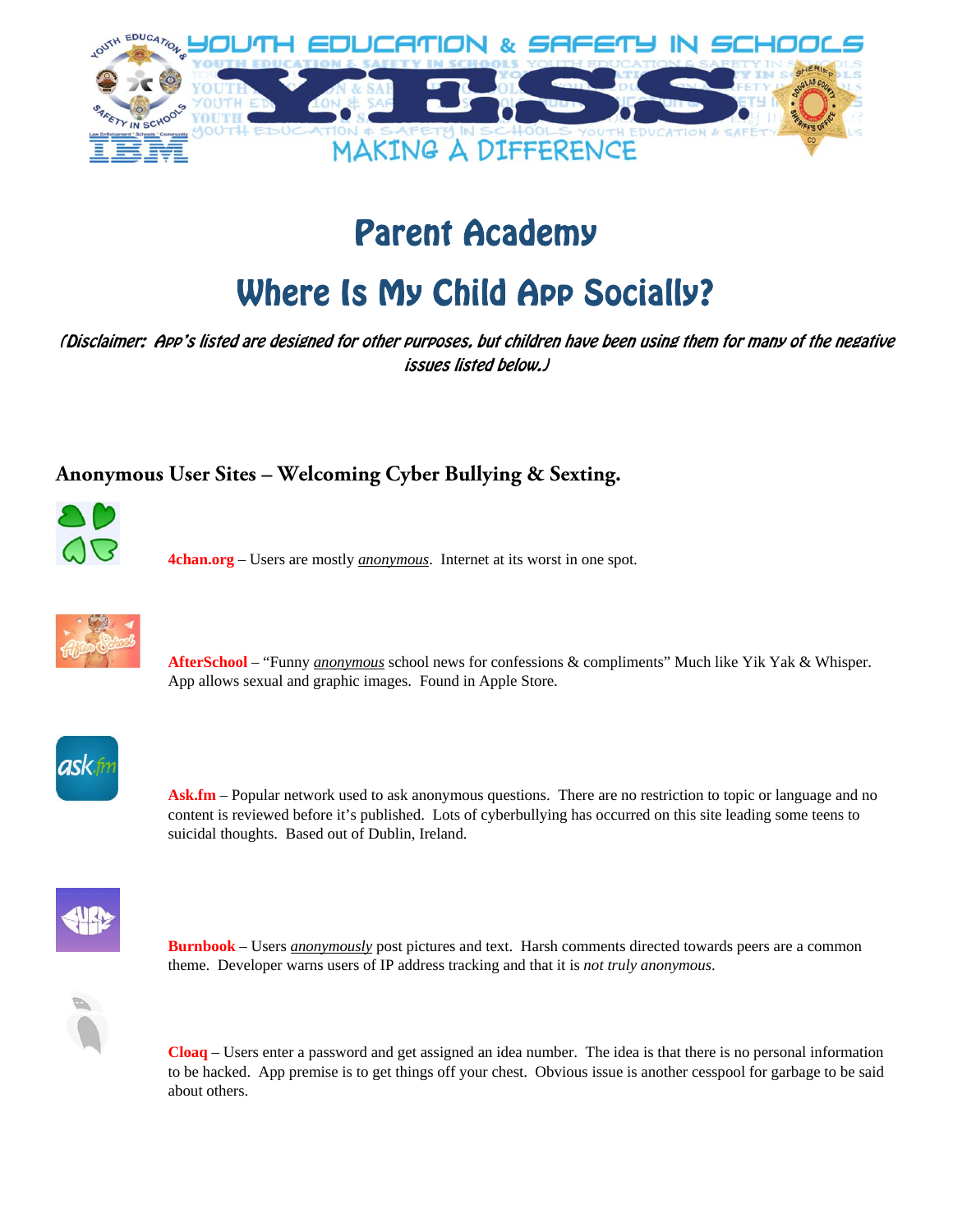

**Fess** – An *anonymous* app for high school students to post confessions. Only for high school students and are validated through Facebook. Age requirement 13 years of age.



**Google Docs** – Students can connect with outside users. Sharing of sexting or inappropriate images as well as bullying, threats of physical violence and drug references.



**Leak** – New *anonymous* email service suspended a week after released in 2014, but working on rerelease.



**MyEx.com** – Worst revenge-porn site.



**Peeple** – Anonymous Chat site where you can rate people...the YELP of Social Media. Appeared on Dr. Phil prior to releasing APP informing founder of the problems..



**PhotoSwap** – *Anonymous* photo exchange.



**Reddit** – Users are mostly *anonymous*.



**Smack High** – Geared for high school students allowing them to share instant school specific news and info by talking 'smack' about others.



**Secret** – Is all about sharing secrets *anonymously*. Send short text and image posts to friends without revealing the identity of the person who post. Hot bed for mean and nasty comments. Age requirement 13.



**Spring.me** – Sister website to Ask.fm.



**Trivia Crack** – Users compete against friends and people around the world. Random person feature and chat feature lead to potential problems.



**Truth** – App used to message your phone contacts *anonymously*. Truth or DARE type games.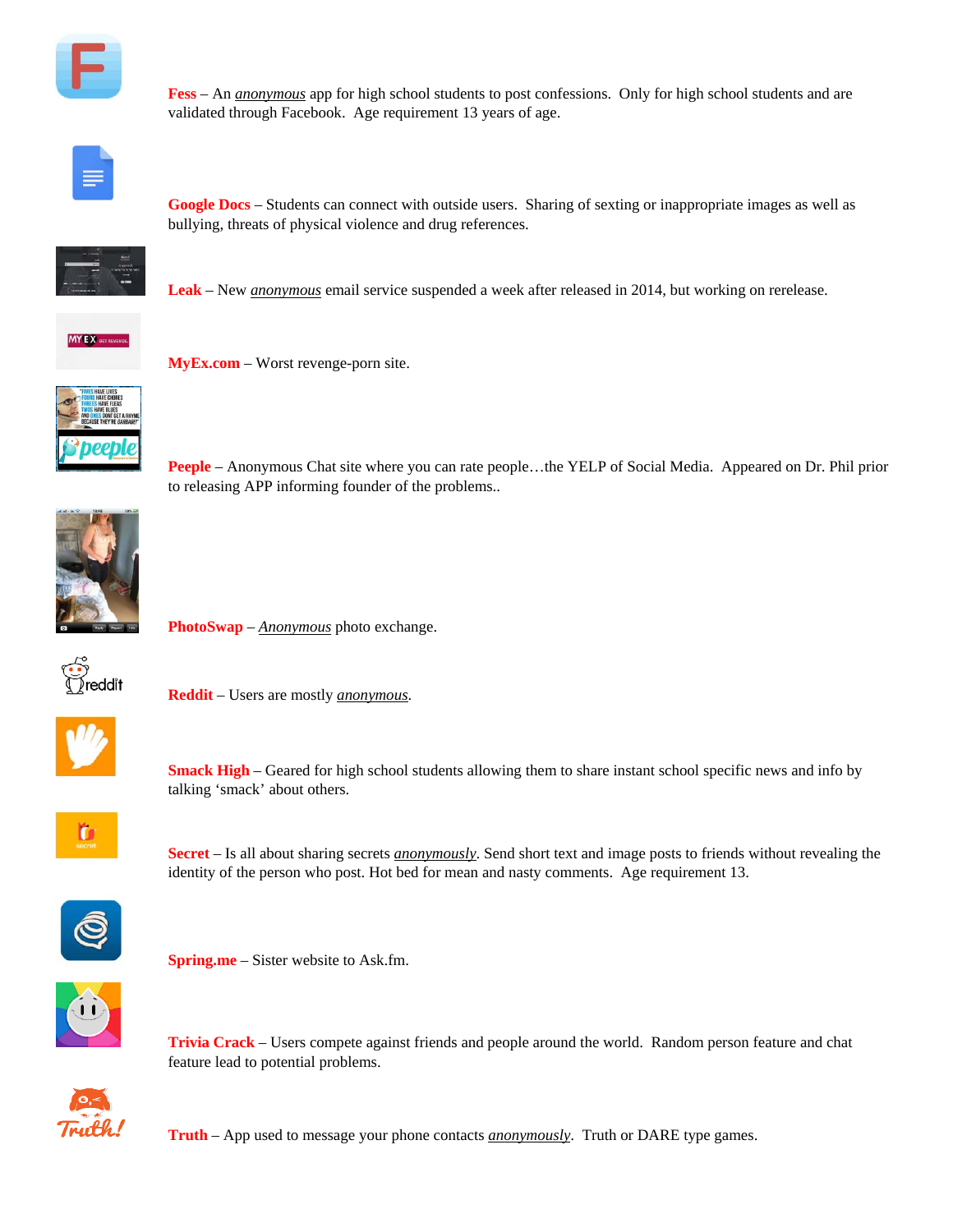

**uMentioned** – Site claims "…completely *anonymous*, express more." …juiciest stories, darkest secrets and funniest moments shared by students on your campus. iTunes claims site is ok for 12 and up even with the frequent profanity/crude humor, mature themes and infrequent drug use references???



**Whisper** – This is an *anonymous* social "confessional" app allowing users to post whatever is on their mind. Users share a confession, add a background and post to a community all without sharing their identity. Teens are sharing sensitive information with strangers. A lot of the content focus is on sex and drug abuse. Many share tragic events and depressive thoughts. Users share understanding there is no confidentiality.



**YikYak** – Similar to Ask.Fm, but views are limited to those close to you geopraphically. YikYak claims to be blocked in 85% of high schools. You don't have to know those you connect with when sharing 'Yaks' in the 1.5 mile radius of your device. Huge for cyberbullying and bomb threat issues already. 17+ age limit.

# **Chat or Video Chat Sites – Risky Teen Behaviors Conducted Create Many Dangers.**



**ChatRoulette.com** – *Anonymous* video chatting online with anyone. There are no blocks or filters. Video chatters are frequently lacking clothing.



**Chatous** – Random Chat or Video chat with strangers.



**Facebook Messenger** – Allows photo and video exchange as well as phone calls. Also has location based capabilities leading to other issues.



**FireChat** – App allowing users to chat without an internet or phone connection. Uses a hidden iOS feature Multipeer Connectivity Framework (MCF) to relay messages.



**Fling/Super Fling** – Allows you to send a text, photo or video to 50 completely *random users anywhere in the world*.



**Foursquare** – App used to locate things within your vicinity. Location sharing to a public audience at any time even when it is turned off.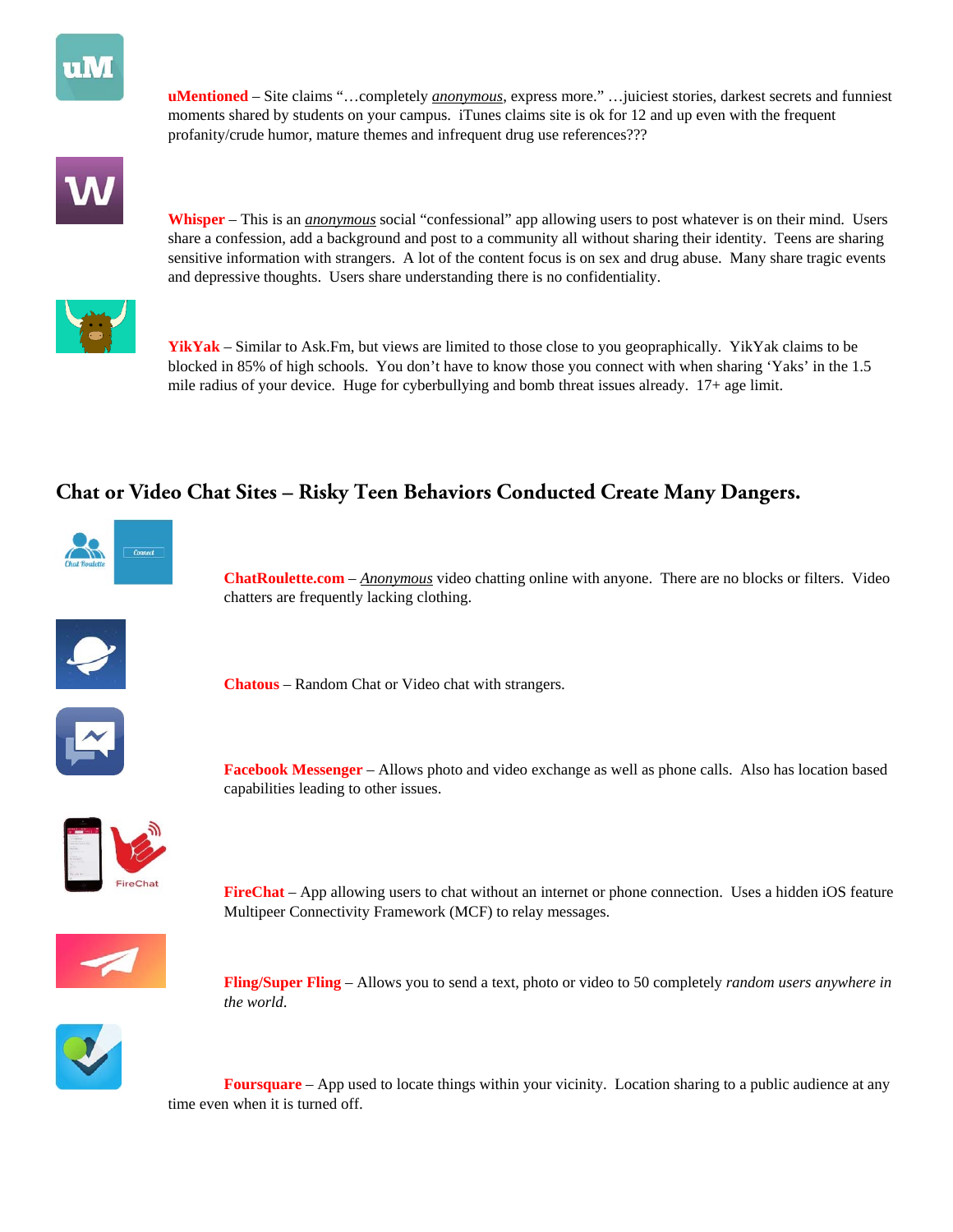



**Google +** – Tool used for bullies. Hangout can be used for anyone to conduct private video chatting.

**Grom Social** – Social network site for ages 5 – 16.



**LiveJournal** – Social networking service where internet users blog, journal and diary.



 **MeerKat** – Live video streaming on the app and Twitter. Cyberbullying, inappropriate content, sexual predators and other issues.

**Omegle** – Instant message service chatting with random strangers. Also a website rather than app.

connect with others. Personal info is at high risk. NOT FOR KIDS.





**Oovoo** – Video chat similar to Skype. Able to webcam with others and have group video chats with up to 12 strangers. Can record and upload videos to YouTube as well as IM features. 13 is the age requirement.

Webcam & photo capabilities. Lots of nudity on the site. Haven for sexual predators. Utilizes Facebook to

**Periscope** – Livestreaming right from phones created by Twitter. Anyone that uses this app can watch them live. Risks include access to inappropriate content, posting poor content and/or personal information. Lots of cyber bullying. Location sharing features allowing predators to see and know where children are located if not deactivated. Age limit is 13+.



**Viber** – Chat and photo sharing platform.

**Voxer** – Mobile-based messaging or walkie talkie app to leave voice messages. Easy voice/image/location sharing. Location sharing is done by default putting kids at risk. Requirement is 13 years of age.

YouNow – Webcam based site where teens are live video streaming while others post comments, statements and questions to the webcam'ing teen(s). Webcammers receive "LIKES" and after so many they are trending. Teens are asked to 'twerk' (shake their butts on screen), reveal addresses, phone numbers or links to their other social media accounts. Children are being viewed and followed by adults. You don't have to be a member to view the live streaming video.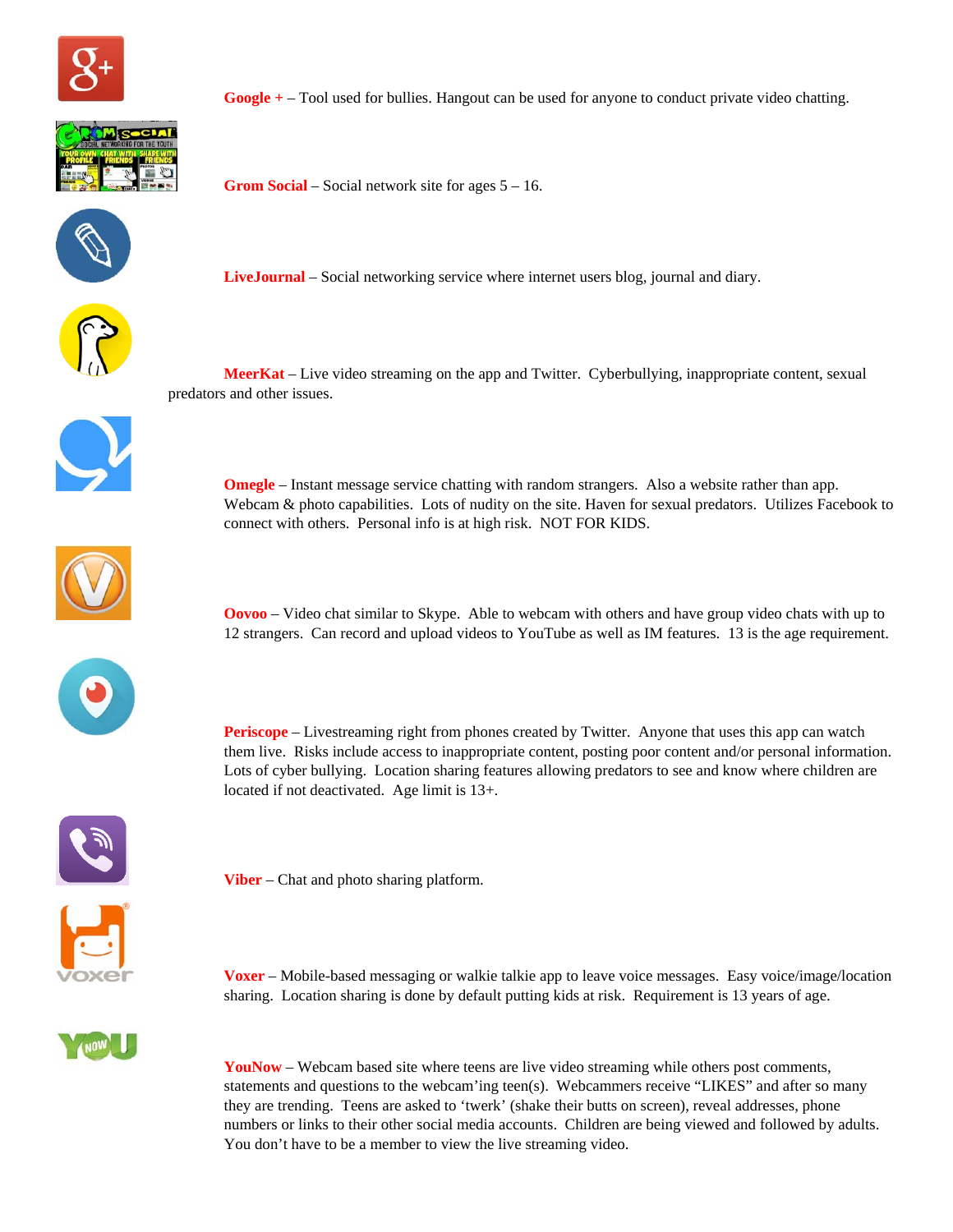# **Social Networking, Mobile Messaging or Social Board Apps – Sites Consistent With Inappropriate Content**



**Badoo** – Mobile messaging App less popular than WhatsApp or Kik.



**9gag.com** – Social Board with images and likely for very inappropriate content.



**Dropbox** – Students *can receive info from unknown users*. Evidence of sexting occurring in Dropbox.



**Instagram** – Users can post photos and have Followers. Photo/video sharing and social networking. Capabilities of altering photos. A *Selfie Central* site. Popular for sexting, bullying, tracking and selling drugs online. Geo-location services and privacy settings should all be adjusted to avoid risks. Age requirement 13.



**Keek** – Facebook, but with videos. Users post and share short videos.



**Kik** – Quick instant messaging service allowing text, photos and video sharing with fellow Kik users. Highly sexualized, graphic and inappropriate content. Cyber bullying as well with ability to Kik users out! Lots of porn spammers. Rated 17+ but obvious under age users.



**MySpace** – Gaining popularity among young users again due to parents believing it isn't used anymore.



**Path** – Social networking similar to Facebook.



**Pheed** – Think, Create, Produce, Share is their theme. Social networking app for voice-sharing, music, videos, photos and text.



**Rooms** – *Anonymous* social app created by Facebook. Able to create public or private 'rooms' on any topic. Feed of photos, videos or text.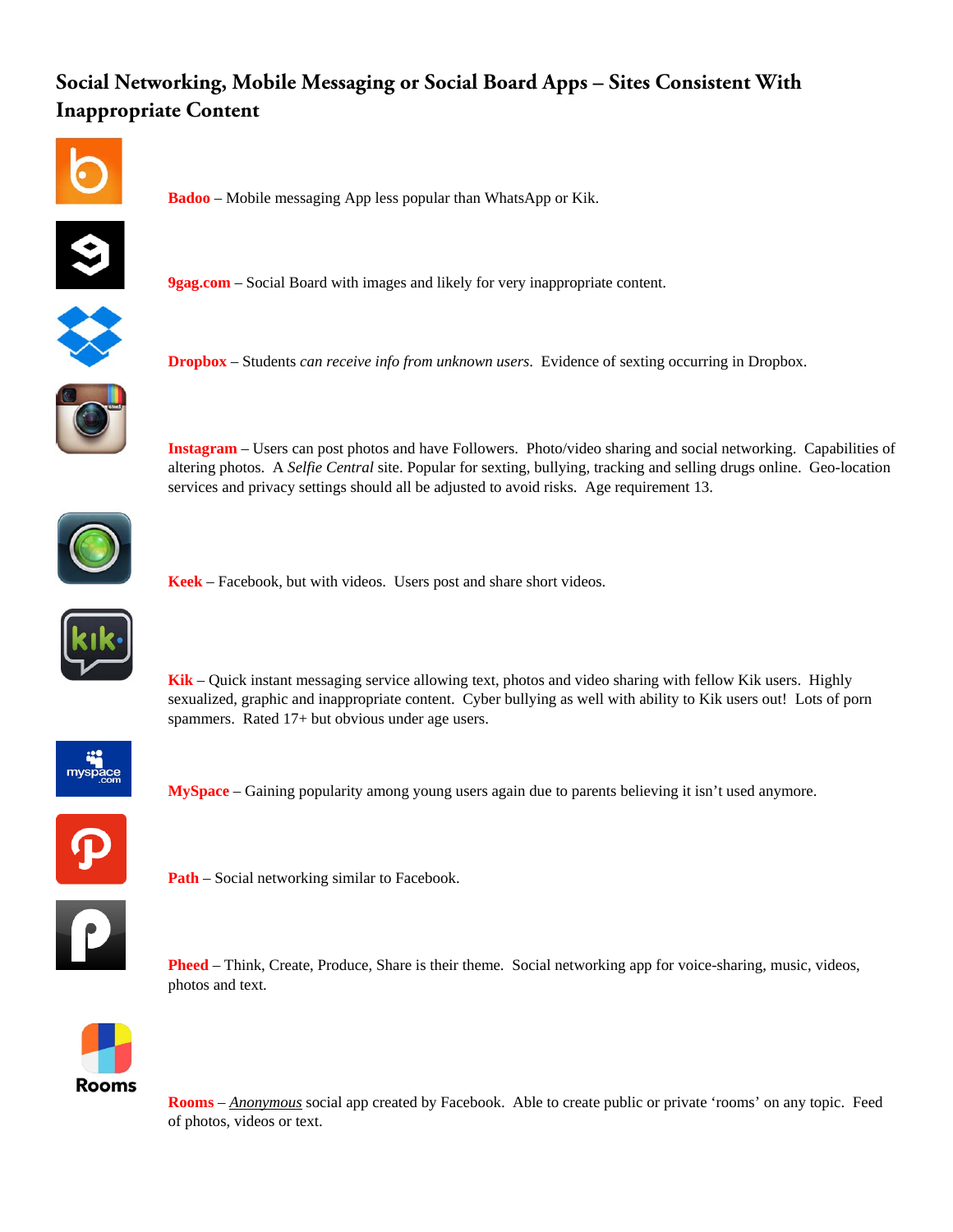



**Skout** – App for meeting new people. Connect with people no matter where you are.

**Streetchat** – Anonymous photo-messaging board for school and college students. Similar to YikYak in cyberbullying theme. Post with anyone in a two mile radius. They don't monitor content and content is available to anyone in the world. Kids can 'up' posts they like and 'down' posts they don't. 12+ age limit.



**Tagged.com** – Social network teens use to meet new people that allows members to view profiles of fellow members, play games and share tags and virtual gifts. Sextortion cases have surfaced.

**Tango** – Offers free video and audio calls, messaging and chat groups of up to 50 people. Can share music, videos, decorated photos, post news feeds or play games. Stranger danger and hacking issues.



**Tumblr** – Kids can post anything, customize everything, find and follow anything. Inappropriate content, sex and drugs



**Twitter** – Can contain inappropriate links, images and videos. Also shares public or in groups privately.



**Video Kik** – Send videos of any length via Kik messenger. Sex spammers and easy for kids to access all types of porn.



**Vine** – Owned by Twitter to create and post short looping videos. Publicly humiliate and hurt others. 17 plus due to mature content, offensive language, nudity, drug use and sex.



**WhatsApp** – Similar to Kik but probably more popular. Teens set up groups, add new friends, exchange messages, links, photos, videos and voice files. Not a lot is known about the company and if they keep the content exchanged between people.



**Xanga** – Hosts web blogs, photo blogs and social network profiles.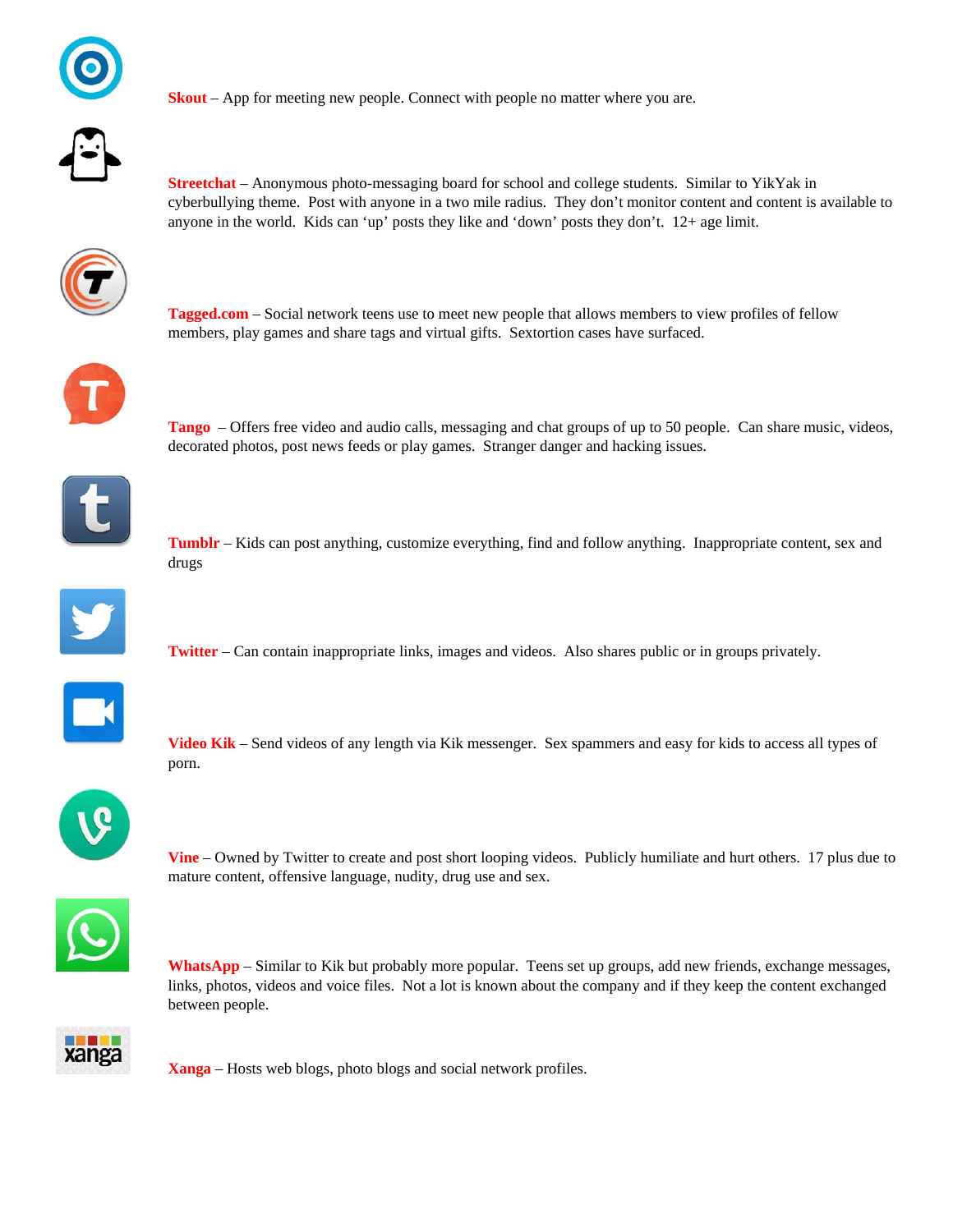# **Disappearing Content after Viewing – Apps Used to Cyber Bully and Sext and Conduct Drug Deals**



**Burn Note** – A texting App that erases messages after a set time. Messages are stored, but are deleted upon viewing them.



**Slingshot** – Facebook launch of Snapchat-like app. Friends send phots and videos, but you can't view until you send one yourself.



**Snapchat** – Selfie photos or videos that supposedly disappear within seconds. Screenshots and other methods allow images to be copied and distributed or found. Common use for sexting. Snapchatters info has been hacked. Age supposedly 13.



**ShotsofMe** – Justin Bieber invested in this 12+ photo sharing app. No comment sharing under photos, but there is are public comment or direct private comment features. It does have anti-trolling feature to help with cyberbullying, but it still can occur via private chat. Only available via Apple devices. Does show location and how long ago photos were taken.



**Frontback** – Another Snapchat type with a split screen feature to share regular photo and selfie at the same time. Also has location based features.

# **Teen Dating Apps – All Kinds of Risky Behaviors are Evident in these Networks**



**Blendr** – is a hookup app that is based on GPS location. The idea is to connect with those in close proximity to you via GPS. Premise is anonymity to communicate with anyone having the app. Big for sexting and potential online predators. 180 million users to get their Blend on!



**Down** – Is to set up discrete sexual encounters with Facebook friends. Tells Facebook friends you think are 'sexy' if they think you are 'sexy' too then you are notified they are "down to bang." Site former called "Bang with Friends". The 'HOW' page only is a bit disturbing with graphic images and inappropriate content for kids. Supposedly for 18 years and up, but Facebook is 13 and up.



**OkCupid** – Dating site for sex.

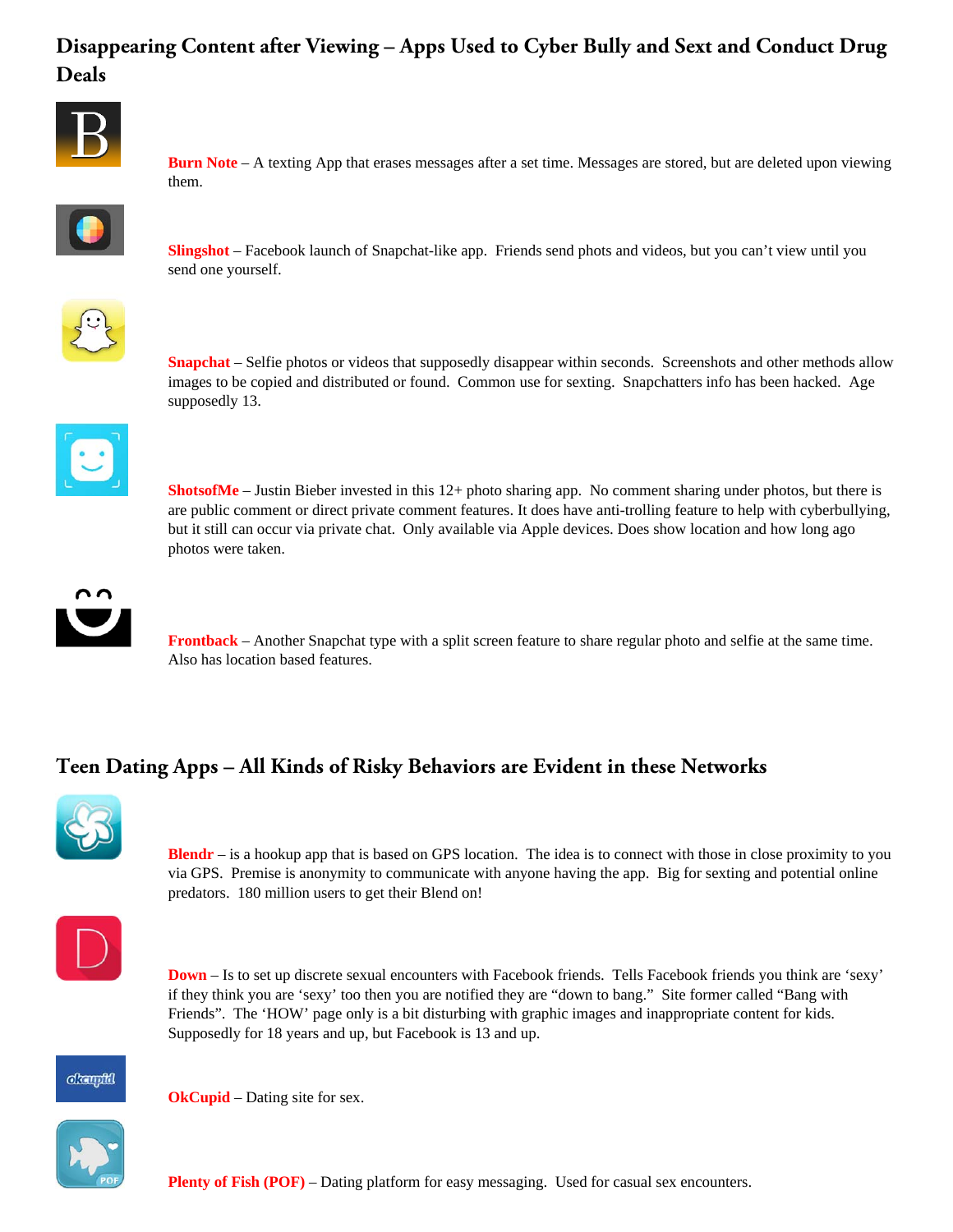

**Tinder** – A voting/photo based location sharing dating website typically for casual sex encounters. Rating could boost confidence or result in cyber bullying & self-esteem issues.

**Other Dating Sites: Fundate City, Crush.Zone, MyLoL, Ourteen Network, MeetMe, Bebo, ChatPit, Teen Chat, TeenSay, Teens.Town, Knuddles.com** 

#### **Off the Wall Site:**



 **Creepypasta** – Horror stories passed around to disturb and frighten readers. Fictional characters that inspire teens to attempt to kill other teens.

### **Hide Tools – Utilized to Conceal Apps, Pictures, Videos and Content from Parents**



 **Best Secret Folder** – An iOS App used if you don't want anyone to know what you downloaded**.**  *Disguised as "My Utilities"* creating a covert place for photos. There is an *"Intruder stopper"* option that plays fake videos when opened.



Gallery **Lock** – Android app used to hide photos. App icon can be in 'stealth mode' so it doesn't appear on the phone. It catches intruders photo's after three failed attempts to enter the device.

**Hide it Pro** – An Android and iOS app *disguised as a fully functional audio manager*. The program will disappear from the recent apps list…covering users' tracks.



 **KeepSafe** – Android and iOS app with basic password protection for photos and videos. Capable of sending *'self-destructive'* photos to others.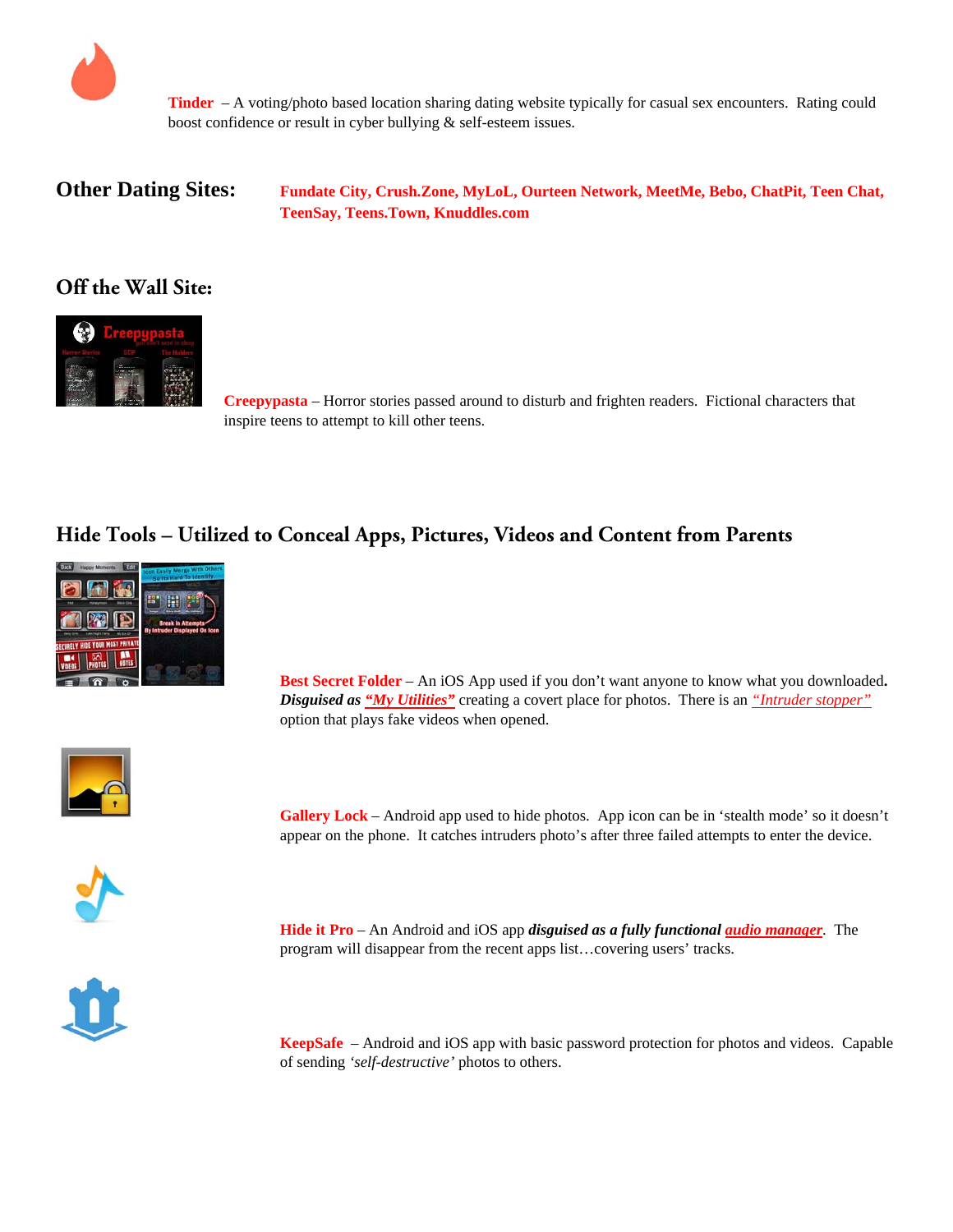







**Smart Hide** Calculator

on their phones.



**Poof** – Created to hide other apps on a smartphone. Used to hide Snapchat or Whisper to prevent parents from learning of the download of such apps. No longer exist but some teens may still have



**Spy Calc** – An iOS. Another calculator disguise that is opened with code to reveal content.

**Jailbreak or Rooting Apps** – Jailbreak for Apple and Rooting for Android…basically hacking ones' own device to lift restrictions on applications for the device. Allowing teens to download third party Apps and gain access to other features like Poof and other hide tools. Used to hide Apps, content and violent games from parents.



**Cydia App** icon is used frequently with jailbreak programs.

**Newer App Issues**

**KYMS** – Android and iOS app hides photos, PDF's, Word Docs, Excel and PowerPoint and text files. *Disguised as a calculator*. There is a '*panic*' feature that by placing hand over screen the app closes.

**Photo Locker** – Android hidden photo & video app. It has 'stealth mode' that hides app in Android drawer.

**Private Photo (Calculator%)** – It appears as a calculator, but by punching in a code you unlock the photos or videos hidden behind the *calculator icon called "Calculator%"*

**Private Photo Vault** – iOS app to import photos in albums and hide them behind a PIN lock. There is a decoy button that launches a different set of pictures.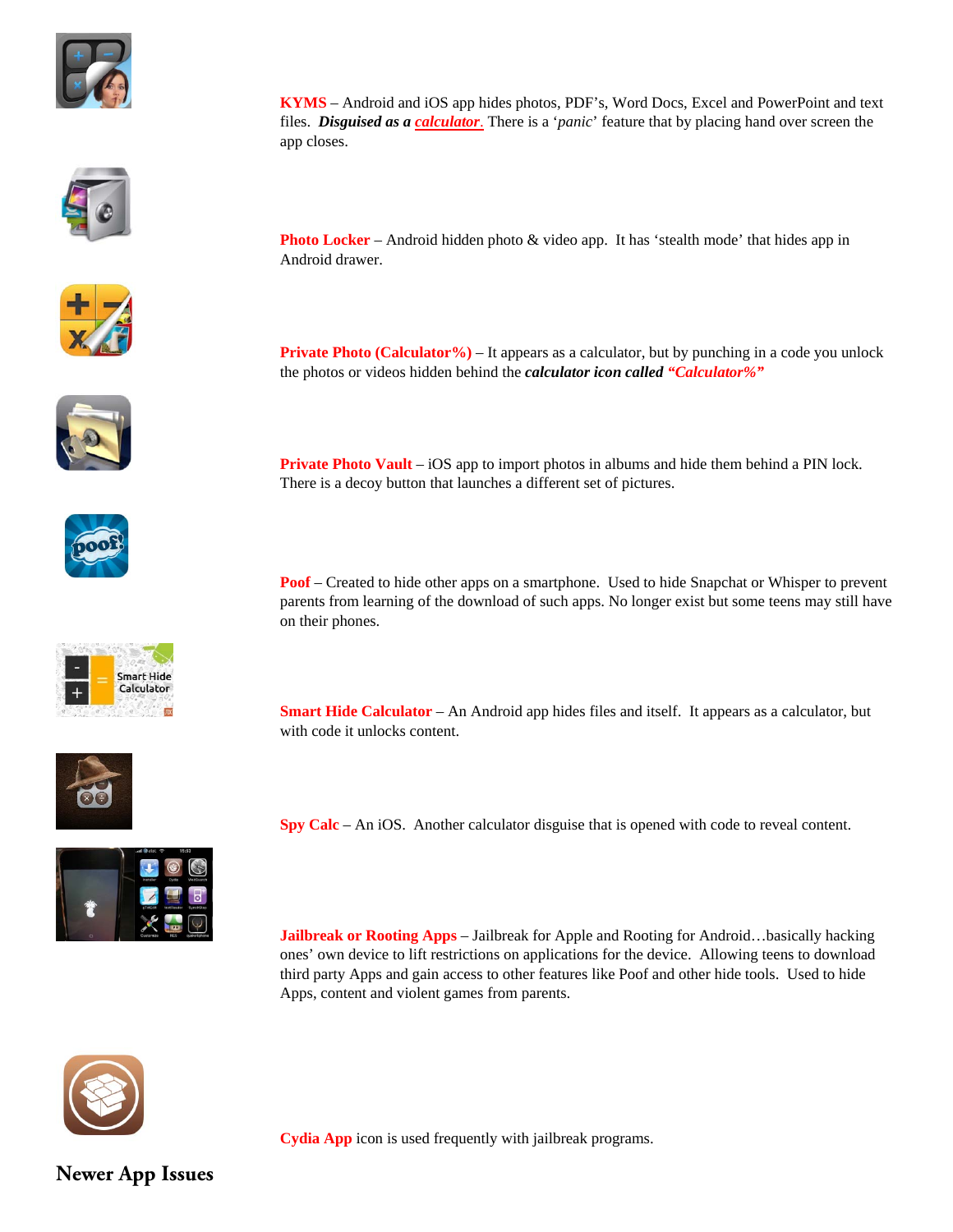

Pokemon GO – Security Privacy Issues: Details who you are, where you live, where you frequent, time spent there, etc. (home burglarized). Access to Google account information…(now a downloadable fix, but need to apply fix). Counterfeit Applications: Malware infection and Trojan's access on a mobile device. "Me Too" Games infect end points and servers with malware. Several deaths correlated to following Pokemon Go. LURE: A lure can be established or set by a person or business to attract people into a certain area to bring in business or possibly hurt someone.

Musical.ly - The musical.ly iPhone app delivers an instant video experience that lets users take part in contests, follow power users, musicians and celebrities as a way to get started. Users can also use the musical.ly app to create instant music videos that combine a variety of effects and lip sync voice overs. It can lead to cyberbullying or negative comments on the videos. Users can set privacy setting and block viewers. There are pornographic material on these sites, inappropriate gestures…sexually suggestive songs create an inappropriate atmosphere for teens.

# **Tools to Help Parents and Children**

# **Distracted Driving Apps:**

**LifeSaver** LifeSaver - The free app that auto-detects driving and blocks phone use behind the **wheel.** 

ிட

**Drivemode – text messages are turned into audio, no-look interface, breaks phone down into various functions: music, calls, apps, destinations & messages.** 



**Drivesafe.ly – Reads text aloud, Hands-free mode, blue-tooth/radio compatible, reads text short hand: LOL, BRB.** 



 $\bullet$  Cell**control**<br>Cellcontrol – Stop texting, messaging, selfies, social media and more.



 **Drive Safe Mode – prevents text and email, and informs parents when phone is in use and if driver shuts it off when they are on the road.** 



 **Live2txt – blocks text and calls while driving, the app will notify sender you are unable to respond at the moment with customized message.**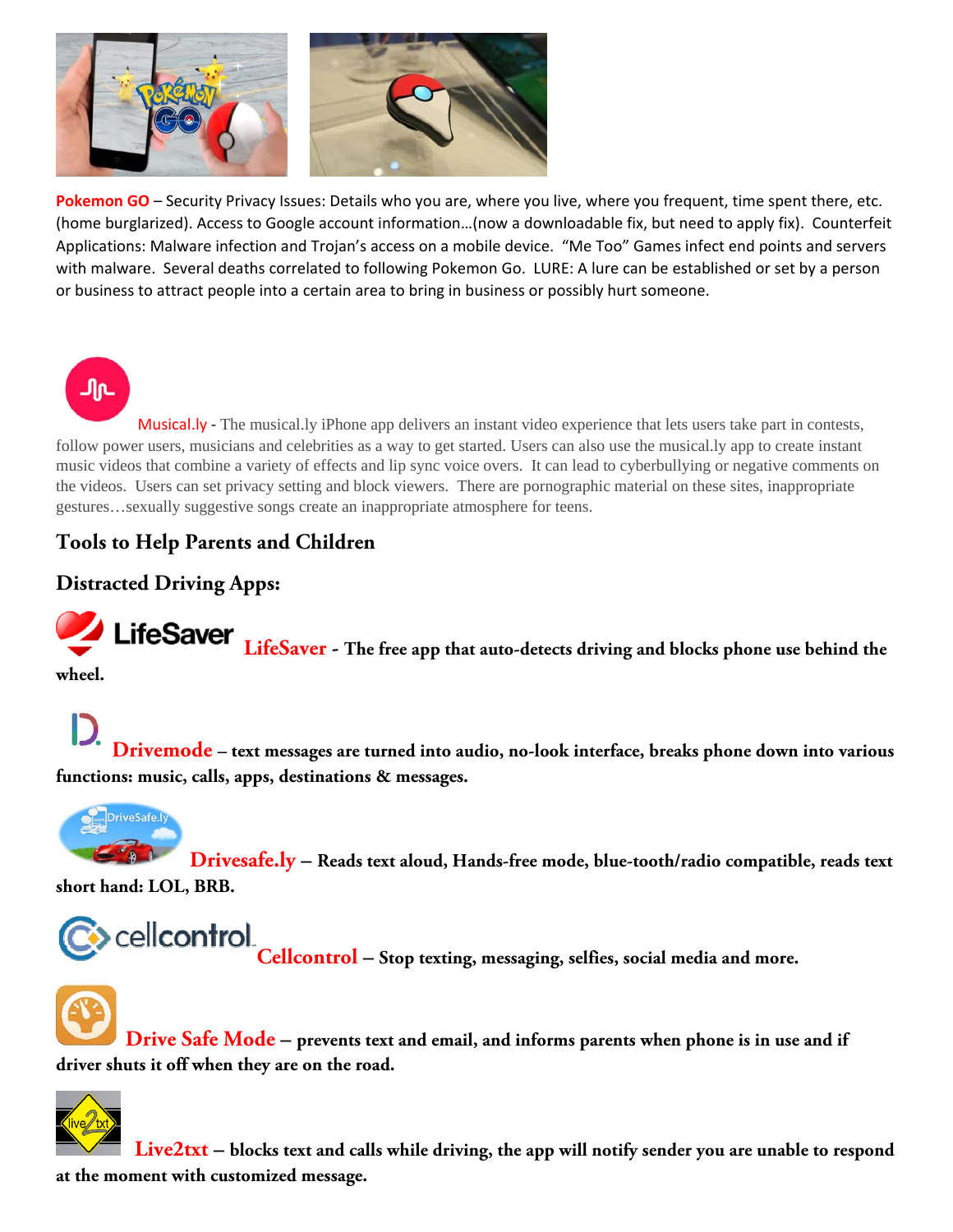

**Drive Beehive – create your own driving safe campaign** 



**DriveAlive – Tracks your safe driving** 



**Wonder – Tells you your friend or loved one is driving so you don't send the text.- other contacts have to have the App too.** 

**Parental Control Apps/Software:** 



 **Mobicip – 2010 award App – parental controls, blocking, time limits, elementary, middle and high school levels of blocking.** 



**Nearparent – Allows families to have a trusted network of adults who can assist children when they need it.** 



 **Gogostat – lets parents see posts from kids containing drug references and vulgarities – know when they post photos and profile material that should not be public, check when they add new friends.** 



**Safeeyes – Control child's internet usage by blocking questionable sites. Youtube filter.** 



**MyMobileWatchDog – Get mobile alerts and updates when there are questionable text, photos, videos and unauthorized phone numbers.** 



**Cybersynchs – back up, sync and share data.**